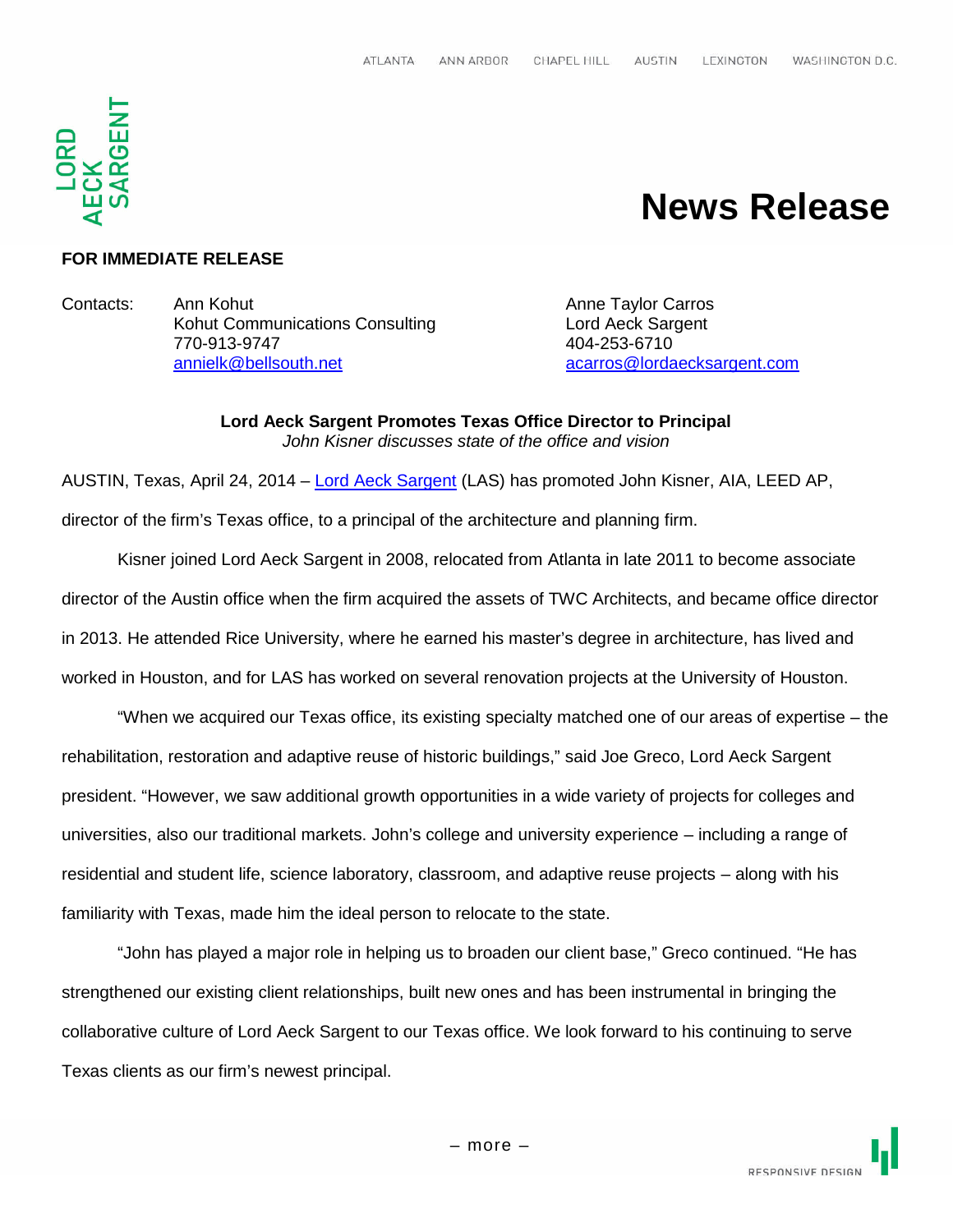#### **Lord Aeck Sargent / John Kisner Promotion Page 2**

"We are currently working on a number of historic restoration, education and science projects and are actively pursuing multifamily housing and mixed use, urban planning and arts and culture projects," Kisner said. "We also have established IDIQ (indefinite delivery/indefinite quantity) contracts with Austin Community College and the University of Texas at San Antonio.

"One exciting project for the Texas Historical Commission is a new sustainably designed visitor center at San Felipe de Austin State Historic Site, a site dating back to the early 1800s. Another project is the design, in collaboration with HarrisonKornberg Architects, of a \$44 million urban student housing project for Texas Southern University."

Kisner also addressed his vision for the Texas office. "Short-term, we will continue to foster the Lord Aeck Sargent culture and implement the firm's practice methods in Texas. We have a solid core of people who already work well as a team and share the firm's value of providing our clients highly responsive design. As we grow, we plan to build on that reputation and to develop relationships in our key practice areas, paying careful attention to team dynamics so that all will develop professionally while continuing to enjoy what we do each day.

"We are committed to the local community with the goal of making positive contributions as professionals and stewards of our natural and built environment – and we are excited about our move earlier in April into larger downtown office space."

Kisner has 24 years of experience in architecture. In addition to his degree from Rice, he studied architecture at Harvard University's Graduate School of Design and holds a bachelor's degree in architecture from the University of Virginia. He is a member of the American Institute of Architects; the Society for College and University Planning; the Mid Tex Mod chapter of Docomomo International, a group dedicated to the preservation of significant modern architecture; and the Association of Preservation Technology International (APTI), where he serves as Austin/San Antonio Region co-chair and sits on the state board. He is also a LEED Accredited Professional.